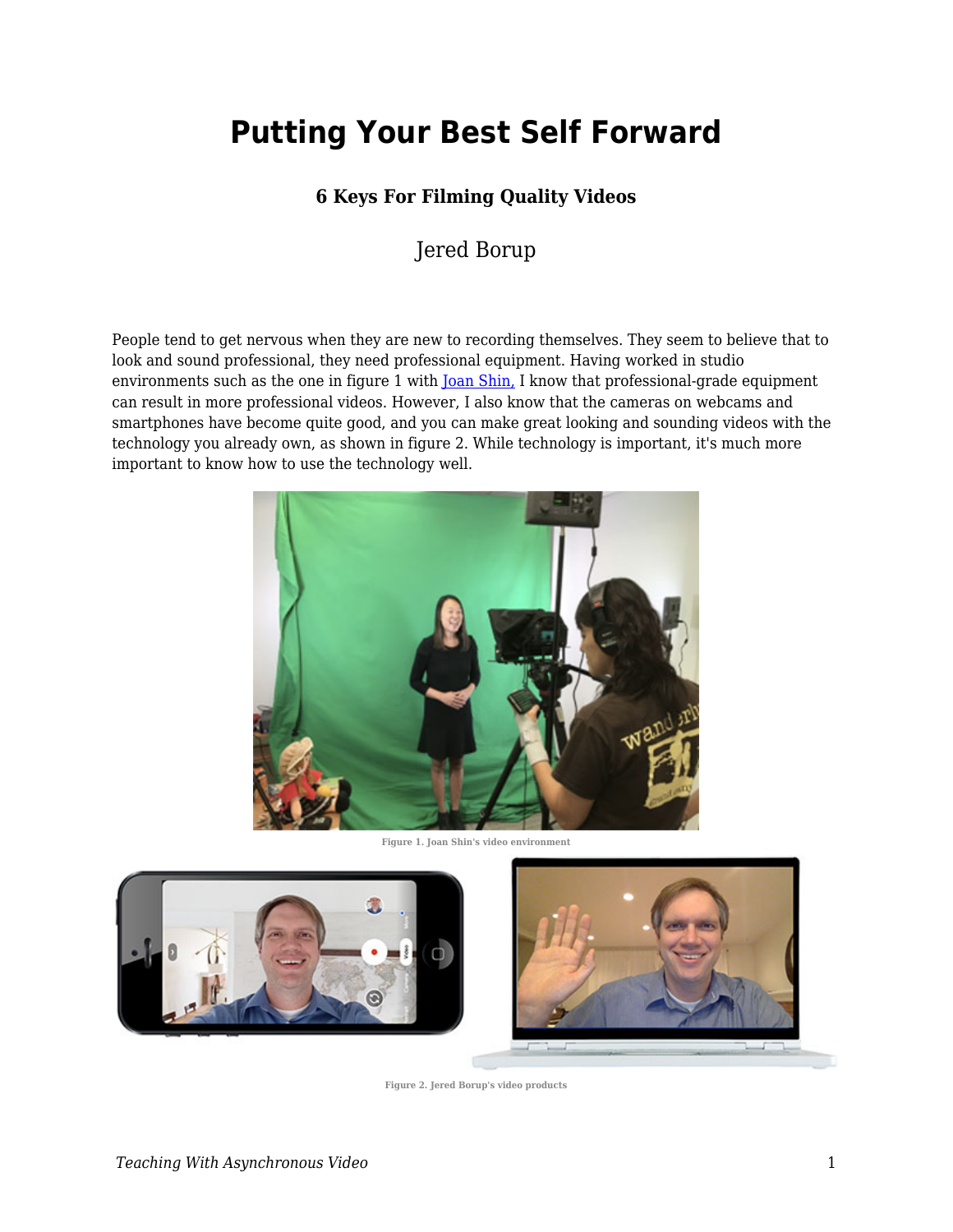### **What Not to Do**

Before we talk about best practices, let's cover what not to do. The GIFs in table 1 are exaggerated for effect, but not by much. I think it's safe to say that we have all been guilty of at least some of the following what-not-to-dos.



*The Silhouette:* People commonly record videos while sitting in front of a window or a lamp. When you do that, others may only see your silhouette.



*The Zebra:* If natural light is available, it is best to sit facing that light—so long as the window blinds do not cast shadows on your face. Stripes look better on tigers and zebras.



*The Haunting:* At times we may want to record a video at night. However, be careful because the light from your screen can make it look like you're telling scary stories by the campfire.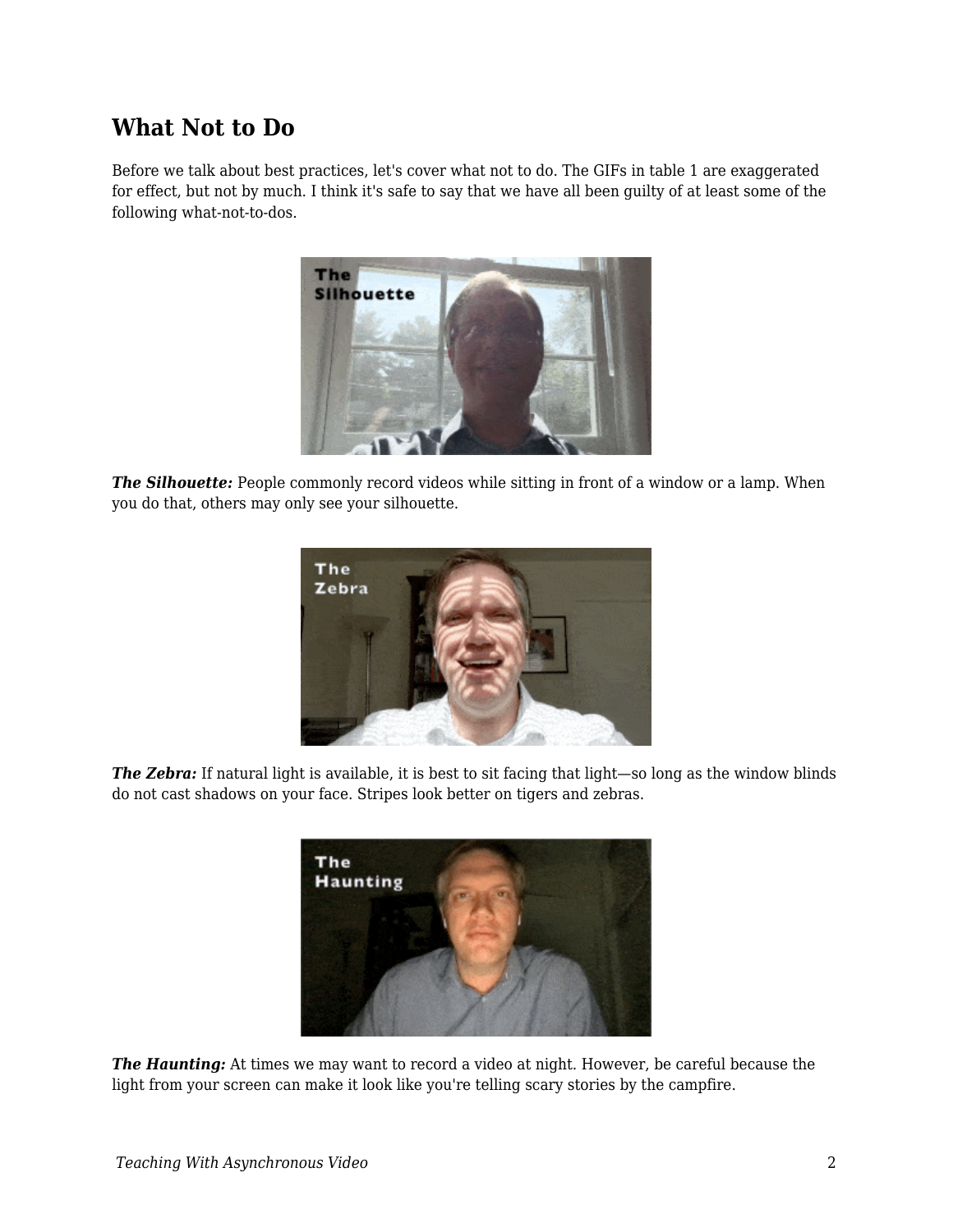

*The Hostage:* Video can be a great opportunity for others to get a glimpse into where you live or work. Too often we don't take advantage of that opportunity and record videos in front of a blank wall. As [Room Rater](https://twitter.com/ratemyskyperoom) frequently points out, these recordings can feel like a hostage video, as if at any time the person is going to look if the coast is clear and then whisper, "Help me!"



*The Nosey Professor:* It's convenient to work with our laptops on...well, our laps. However, looking down at your laptop is a less-than-flattering angle, and you can even give students an unforgettable look up your nostrils.



**The Toddler:** Just as looking down on the webcam is less than flattering, looking up at the webcam looks like you need a booster seat.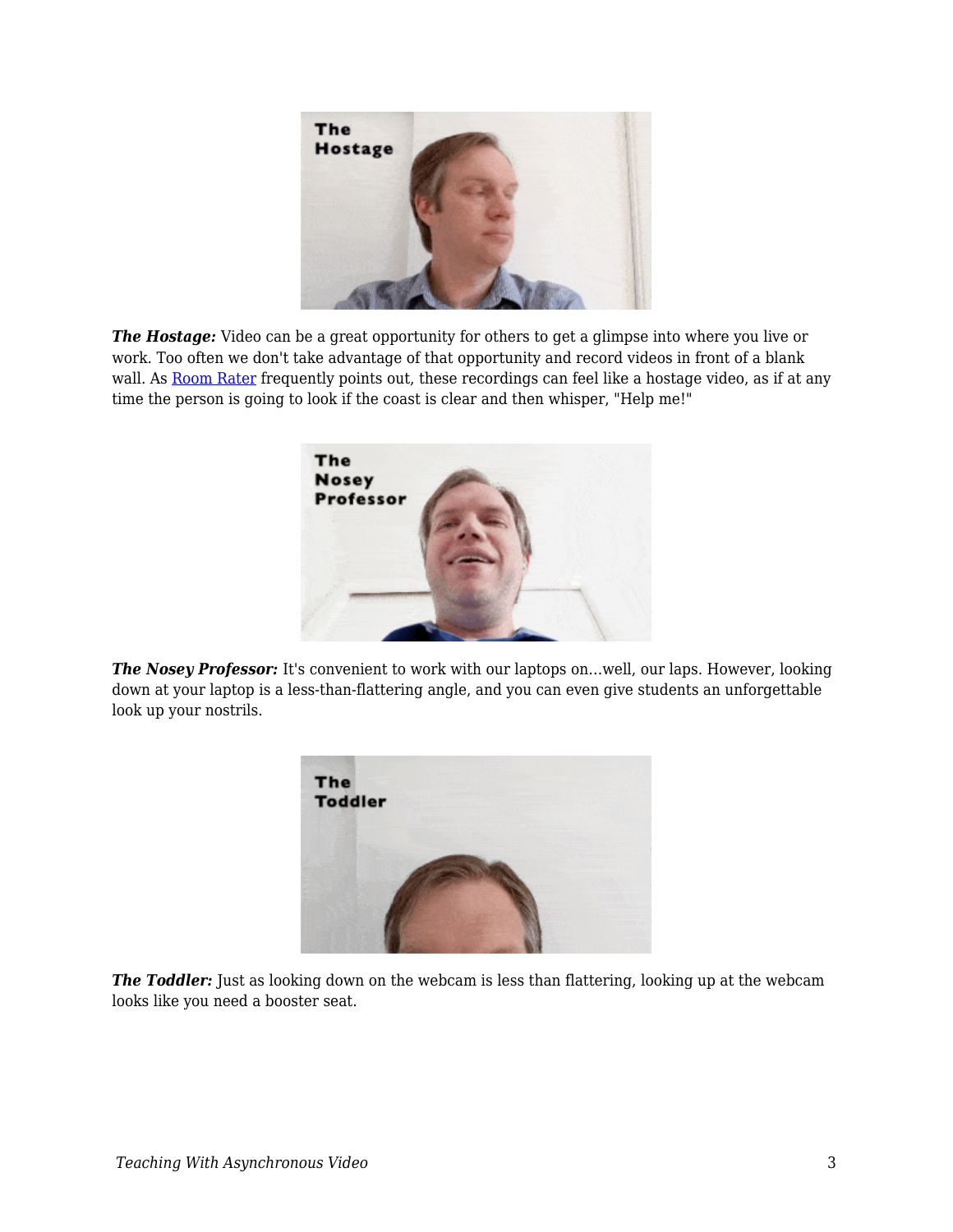

**The Close Talker:** Some people are just close talkers. [An entire episode of Seinfeld](https://youtu.be/sRZ5RpsytRA?t=19) covered the topic. Just like in-person close talkers invade people's personal space, online close talkers can get too close for comfort.



*The Social Distancer:* If The Close Talker is on one end of the spectrum, The Social Distancer is on the other. Social distancing is important during a pandemic, but is unnecessary online.



*The Reader:* When we create a video we may feel tempted to watch ourselves or read a script on the screen rather than looking into the camera. This prevents us from creating eye contact and can make us look uninterested or inauthentic.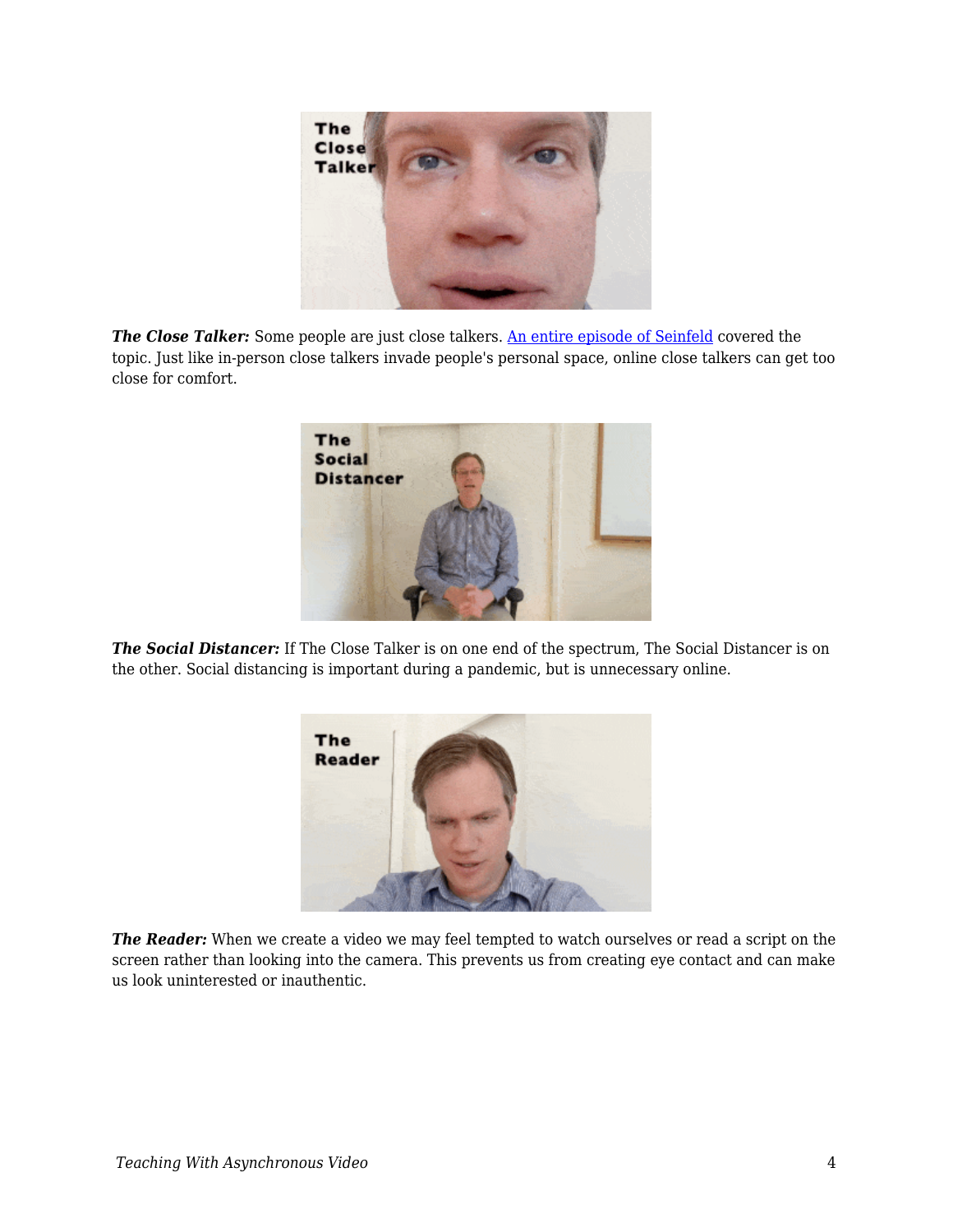

**The Profiler:** First-world problems, I know...but if you have two monitors you may find that you spend too much of your video looking at the monitor that is not recording the video. This will leave people staring at your profile. This is more common in live video calls but can still happen when recording videos.



*The Needs a Trim:* Once we've finished talking, our smiles often vanish as we look for the stop button. Some tools will allow you to trim the ends of the video, but if not, keep smiling until you actually stop the recording. Niccole Thurman perfectly highlighted this in her [tweet.](https://twitter.com/niccolethurman/status/1157427983042269184)

### **What to Do**

I went back to my YouTube channel and found my first webcam video (Aug. 31, 2010) and then compared it to a more recent video (June 20, 2020). It's not by accident that the newer video looks better than the older one (see figure 3). In the first video, I failed to consider (or care) how I was going to appear to my students. I was backlit by the lamp behind me. I was looking down on the laptop. In fact, I didn't even bother holding my laptop level, which made the picture in the background appear tilted. I wasn't even really looking into the webcam, although there was so much glare on my glasses it's hard to tell.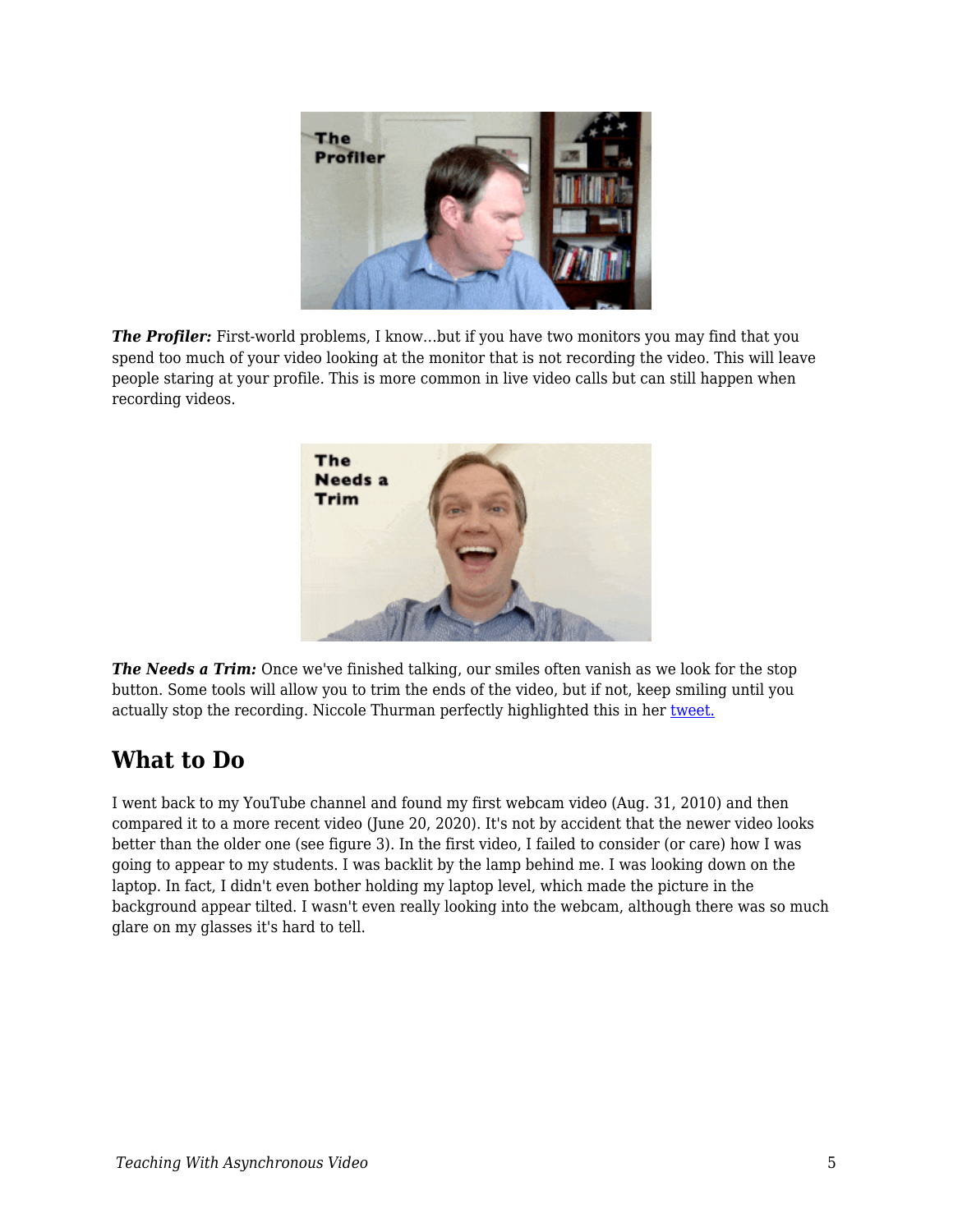

**Figure 3. Then and now: How small changes can make big difference in video**

In the newer video I took just five minutes to prepare. You can see in figure 4 that I put my laptop on a stack of my daughters' games, which raised the webcam to my eye level. I also used lamps specifically designed for recording webcam videos, though any lamp would work. Even better, you can sit facing a light-filled window. I also made sure that in the background there was a picture of my family, a small plant, and a few other little things.



**Figure 4. My home video setup**

# **Keys to Quality Videos**

The following simple keys can help you avoid these common pitfalls of amateur video production and create warm, engaging, effective footage that engages your students and communicates your interest them.

#### **Key #1: Convey Your Voice**

Looking good is important, but nothing is worse than bad audio. If the audio is distracting or unintelligible, your video will not be watched. If you are recording using your phone while outside, even a little breeze can be really distracting. If the built-in microphone is not great on your phone or computer, try using an external microphone. Most headphones now have pretty good microphones built in.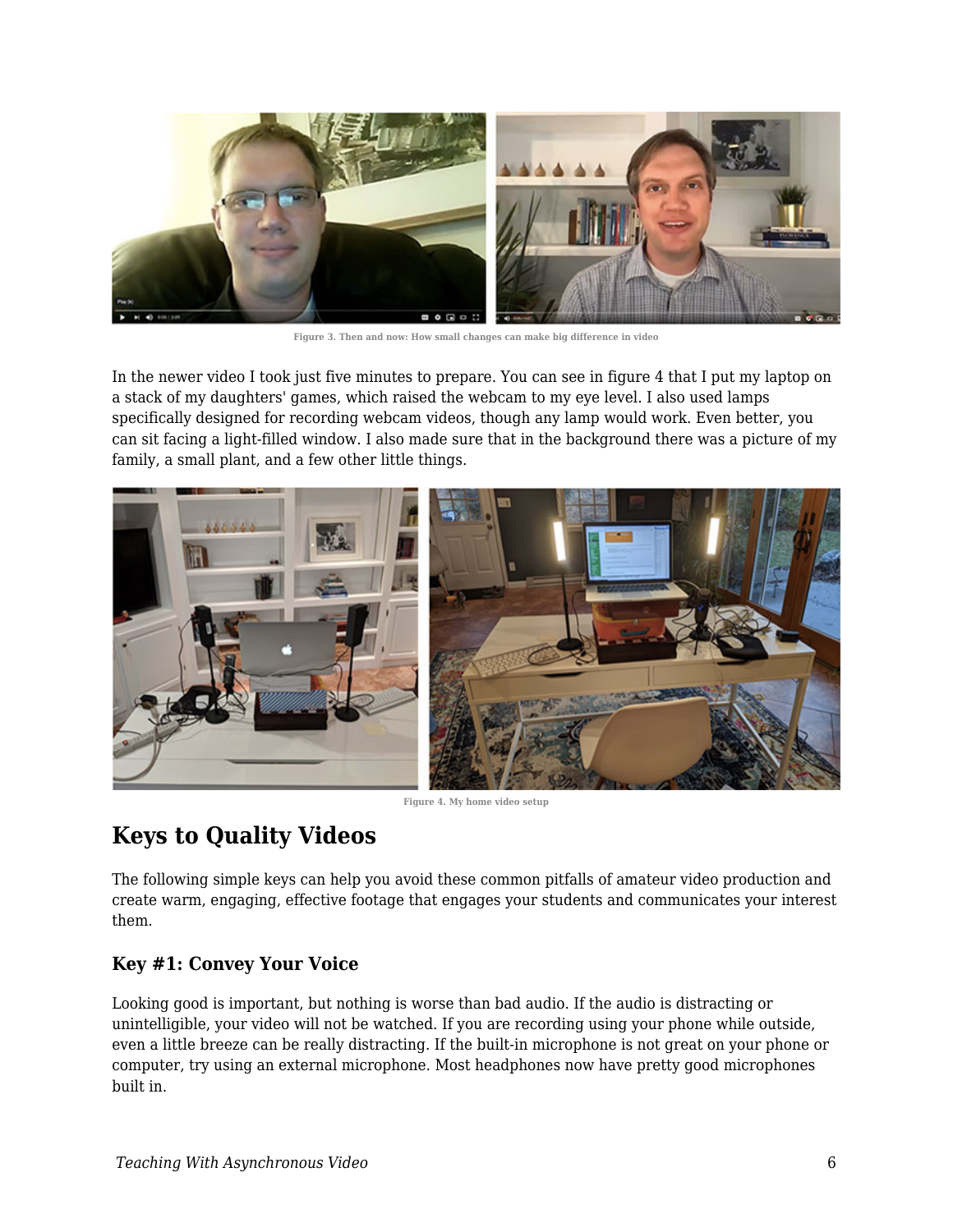The audio doesn't need to be perfect, and most of the time, good audio is good enough. However, if you want to go the extra mile, relatively inexpensive high-quality external mics are available, [such as](https://www.amazon.com/Blue-Snowball-Microphone-Gloss-Black/dp/B002OO18NS/ref=sr_1_3?dchild=1&keywords=snowball+mic&qid=1592082386&sr=8-3) [the Blue Snowball.](https://www.amazon.com/Blue-Snowball-Microphone-Gloss-Black/dp/B002OO18NS/ref=sr_1_3?dchild=1&keywords=snowball+mic&qid=1592082386&sr=8-3) Furthermore, if you are hearing reverberations or echoes from where you are recording, you can improve the sound quality by placing pillows behind and to the sides of your computer, as shown in [this NPR video.](https://youtu.be/sfgbtBBumjo?t=59)

#### **Key #2: Find the Light**

For lighting, the best arrangement is to sit facing the primary light source in your room rather than having the primary light source behind you. Often the best approach is to sit toward a sun-filled window (if the light isn't so bright it blinds you). If that isn't an option, then lamps will do. If a lamp's light is not strong enough, try removing the lamp shade. An additional lamp can also be helpful if you are sitting directly under a strong light that casts shadows on your face.

#### **Key #3: Frame and Maintain Eye Contact**

Sit a little less than arm's length from the camera. From there your eyes should be about one-third of the distance from the top of the screen, as seen in figure 5. You should also position the camera so that it is at eye level (or slightly below). That will likely mean placing your laptop on something like a box or a stack of books.



**Figure 5. Establishing an optimal vertical relationship of face and camera**

#### **Key #4: Stage**

Before hitting the record button, take a few minutes to consider the surroundings that will be shown in your video. Personal items can be a good way for others to get to know you. Furthermore, plants,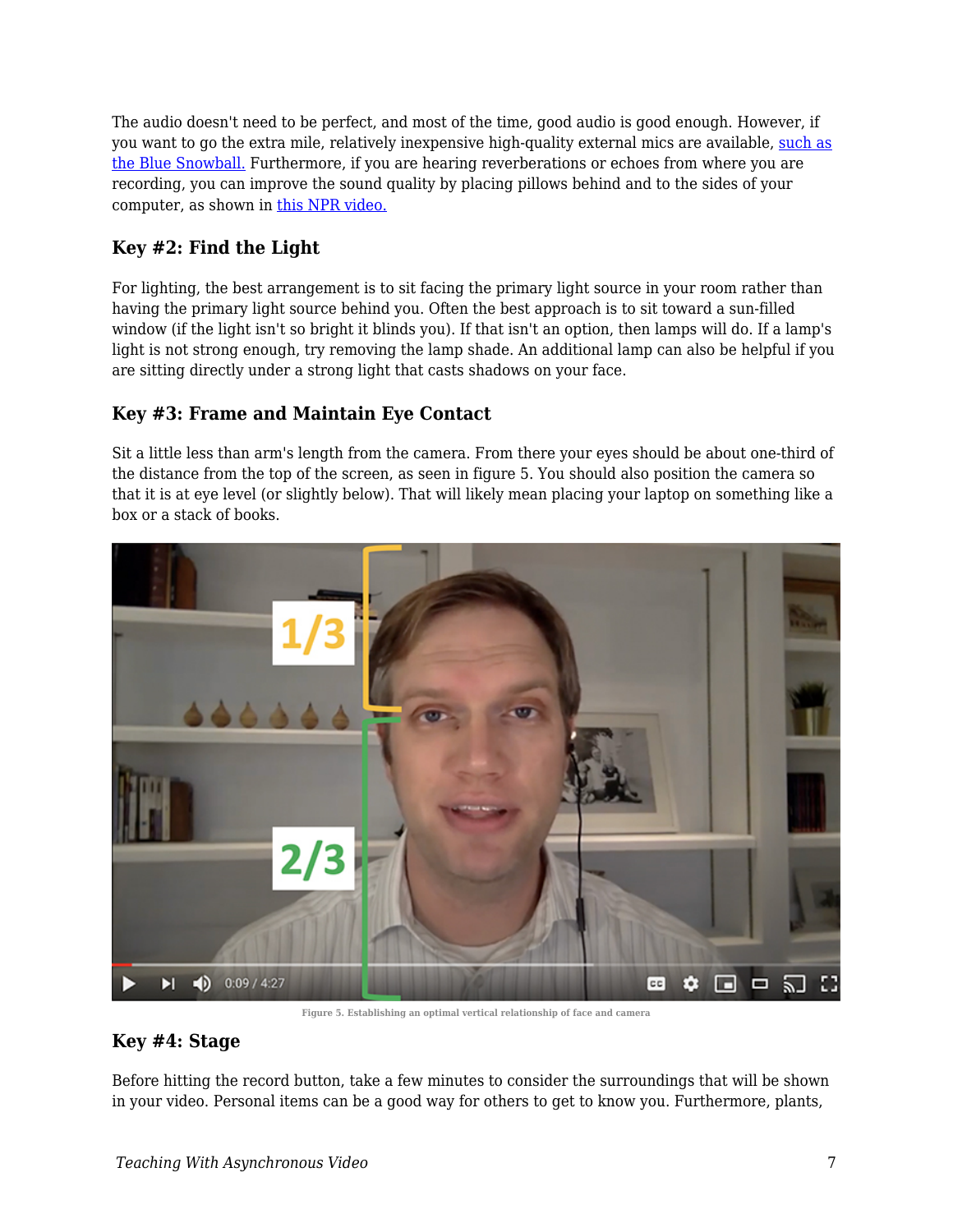pictures, and bookshelves can add warmth to the video.

While working from home, it can be difficult to find a place to work and record videos. For instance, in [this CNN article](https://www.cnn.com/2020/03/17/business/work-from-home-setups-coronavirus-trnd/index.html) you can see people working everywhere from the closet to the bathtub. However, even Jessica Fleming, who was working in her walk-in closet, presented a professional background: "The best part? I've even hung a picture behind the desk so that my video conference calls don't look like I'm in my closet!" As a side note, a closet is a great place to record audio. <u>[Just don't get locked in.](https://www.thisamericanlife.org/528/the-radio-drama-episode/prologue-2)</u>

#### **Key #5: Be Prepared and Natural**

Speak naturally, as if you were actually speaking to someone rather than a screen. If you are able to show that what you are saying is important and interesting to you, then others are more likely to feel the same way. You should know generally what you want to say before you start recording. However, in most cases it is not necessary or even recommended to write a script that you read. If you are reading from a script, it can be hard to sound natural and almost impossible to read while you are looking into the camera without a teleprompter. If you have ever taken a public speaking class, you know that a better approach is using notes to prompt you while speaking. If you are recording from a laptop or desktop, you can have the notes in a word processing document. However, even that will require you to look down frequently so try placing your notes as close to the top of the screen as possible. Another trick is to put your prompts on sticky notes that you then place right next to the webcam so you can glance over to them while still appearing to be looking into the webcam.

#### **Key #6: Keep It Short**

Unlike with in-person courses, online instructors do not have captive audiences. The entire internet is only a browser tab away, and there is very little stopping others from exploring. If you have mastered all five of the previous keys, you are more likely to keep others' attention, but even that attention will likely be limited to about six minutes for many of your students. This recommendation is based on Guo, Kim, and Rubin's research that examined nearly 7 million video views on 862 videos and found a steep drop in engagement after about six minutes. $^{\mathrm{Footnote1}}$  Obviously there will be important exceptions to this rule, but if you can keep it under six minutes—do it!

## **Conclusion**

When creating a video, it is important to consider how you will look and sound to your students. Now that you've learned about the six keys to making quality videos, try making a video yourself or review a video that you've previously recorded. As you watch your video ask yourself these questions:

- **Key #1: Convey Your Voice**—Is the audio clear, or is there background noise or reverberations in the room that distract from your message?
- **Key #2: Find the Light**—Are you well lit with a light source in front of you, or are you backlit and/or have shadows on your face?
- **Key #3: Frame and Maintain Eye Contact**—Are you about at arm's length and eye level with the camera, or are you looking down or up at the camera?
- **Key #4: Stage**—Do you have personal and/or interesting things in the background, or are you recording in front of a blank wall?
- **Key #5: Be Prepared and Natural**—Are you speaking naturally in a way that conveys your interest in the topic, or do you sound somewhat robotic and/or scattered?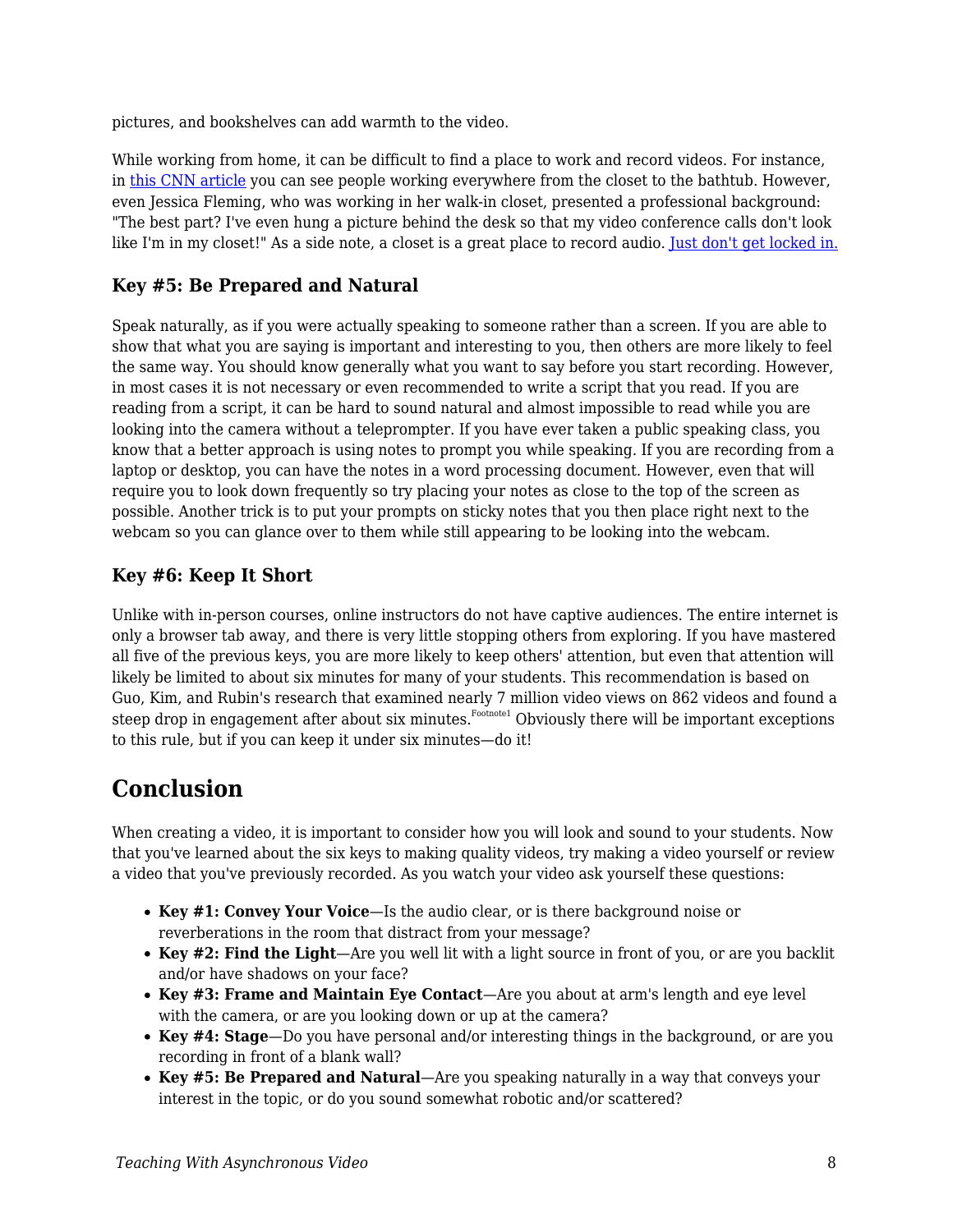**Key #6: Keep it Short**—Is the video under six minutes?

A little preparation can mean the difference between a video that students watch and one that students ignore.

# **Acknowledgment**

This chapter was written with the support of EdConnect and previously published at [https://edtechbooks.org/-RfL](https://er.educause.edu/blogs/2021/2/putting-your-best-self-forward-6-keys-for-filming-quality-videos).

#### **Note**

1. Philip J. Guo, Juho Kim, and Rob Rubin, ["How Video Production Affects Student Engagement:](https://www.researchgate.net/publication/262393281_How_video_production_affects_student_engagement_An_empirical_study_of_MOOC_videos) [An Empirical Study of MOOC Videos,"](https://www.researchgate.net/publication/262393281_How_video_production_affects_student_engagement_An_empirical_study_of_MOOC_videos) Proceedings of the first ACM Conference on Learning @ Scale, March 2014.